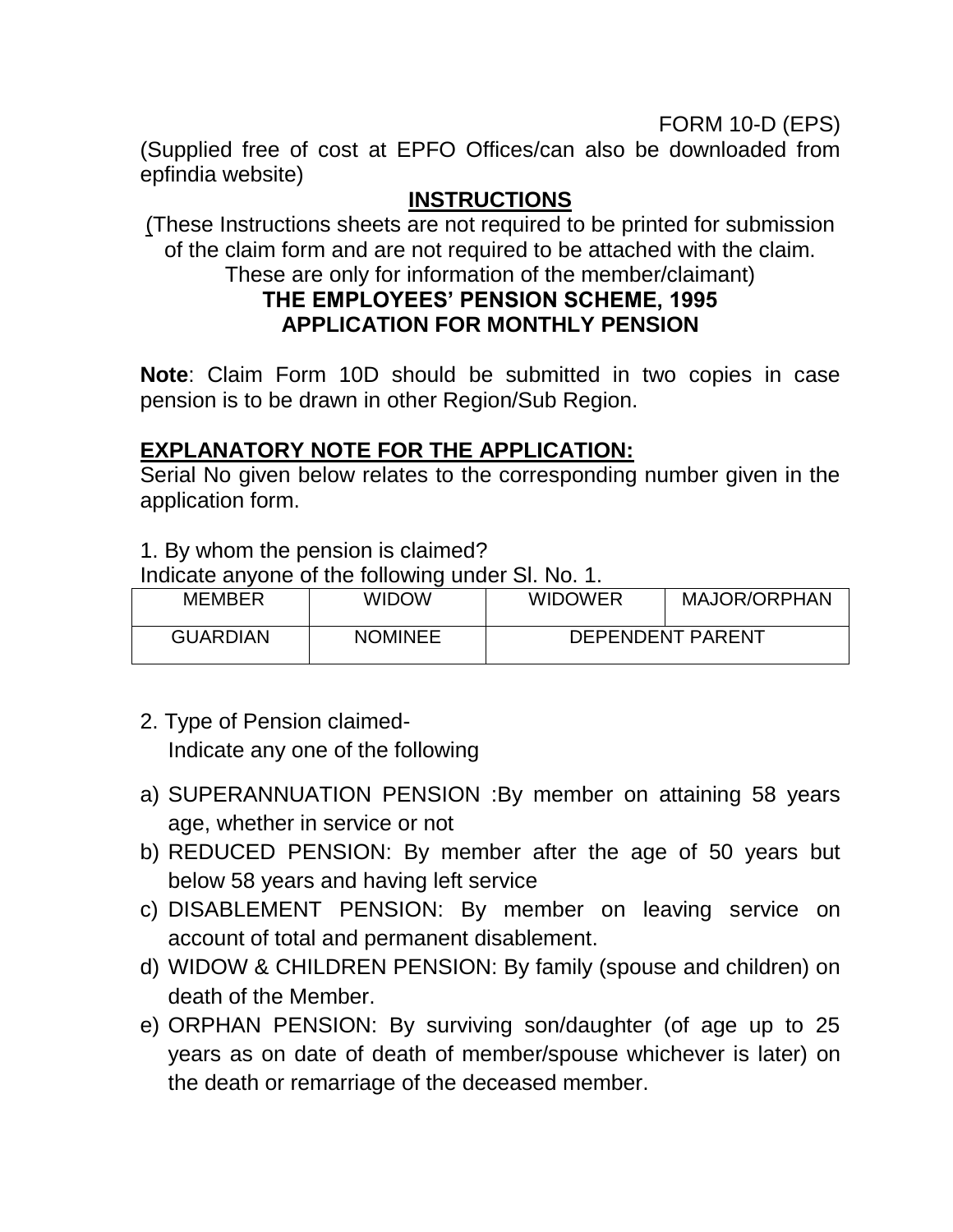f) NOMINEE PENSION: By nominee declared by the Member through his/her Form 2(R) in case the member had no family (Spouse and children).

g) DEPENDENT PARENT: By the dependent father and mother of the deceased member who died without a family (spouse and children) and failed to nominate a person for pension.

Note: A member who has completed 58 years of / claimant on behalf of a deceased member who died after the age of 58 years without completing the eligible service of 10 years should apply for Withdrawal Benefit through Form 10C.

3: Please furnish the particulars relating to the member correctly.

(a) The name must be mentioned in BLOCK LETTERS.

(b) Marital Status: Whether married/unmarried/widow/widower/Divorcee.

(c) Date of Birth: In dd/mm/yyyy format.

(d) Father's Name and in case of a married female member, Husband's name in BLOCK LETTERS.

4. EPF Account Number: The account number should have the Region Code (two alphabets), Office Code (three alphabets) code number (maximum 7 digits), extension (sub code, if any, maximum three characters) and account number (maximum 7 digits).

The region codes have changed after creation of the multiple regions in some states, namely Maharashtra, Tamil Nadu, Karnataka, West Bengal, Punjab, Gujarat, Andhra Pradesh, Uttar Pradesh, Haryana and Delhi. For getting the correct Region and Office Codes, please visit **Establishment Search** facility provided under link for Employees through the epfindia website [epfindia.gov.in].

5. Name and Address of the Establishment where the member was last employed.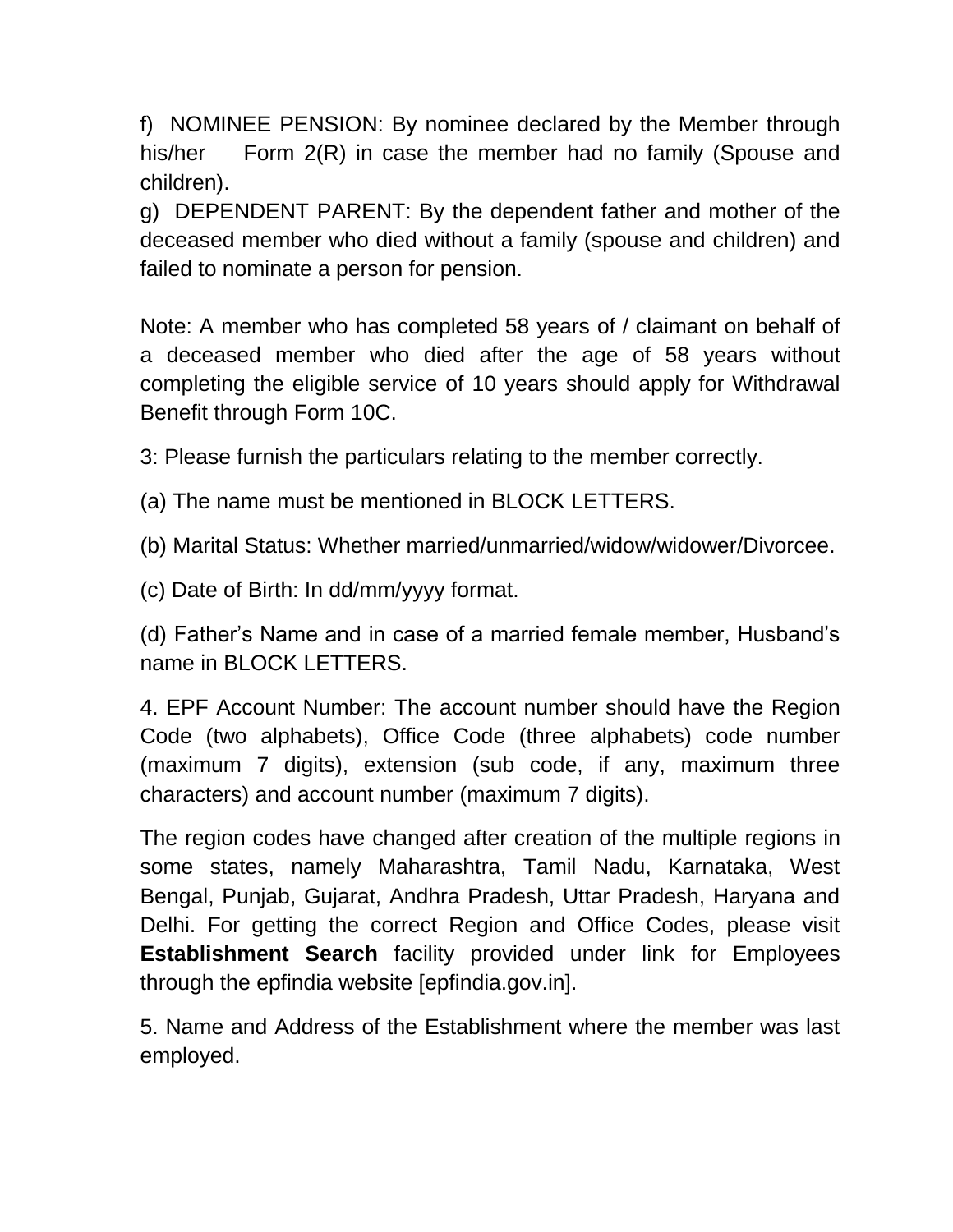6. Indicate the actual date of leaving service. This need not be filled by a member who has attained 58 years and continues to be in service. In such case indicate," still in service".

 If the reason for leaving service was on account of total and permanent disablement, as indicated by the establishment to the P.F. Office through Form 10/Form 5 (PS)/ECR (Electronic Challan cum Return) then only the member is entitled for Disablement Pension. In all other cases the actual reason for leaving service may be given.

 However, a member who continues in service beyond the age of 58 years may indicate "still in service."

8. If the present address is temporary one, also indicate permanent address.

8 A. If the member has left service before 58 years of age, has not completed 58 years age as on date of application and is ready for drawing reduced pension, he/she should mention the date from which /she wishes to get pension.

 The opted date cannot be prior to date of attaining 50 years age and date of leaving service.

**NOTE: Sl. No.9, 10 and 11 are applicable only to a member of the Pension Scheme and not for his/her family or any other claimant. Claimants applying for pension due to death of member need not fill in the details under serial number 9, 10 and 11.** 

**For the members also, the serial number 9, 10 and 11 are applicable only if the date of start of member pension is before 26/09/2008 (cases where the application is being filed belatedly but the member is due for pension from such date). From 26/09/2008, the provisions for Commutation and Return of Capital have been abolished vide Notification Number GSR 688 (E) dated 26- 09-2008 and any member who is due for pension from 26/09/2008 is not eligible for them.**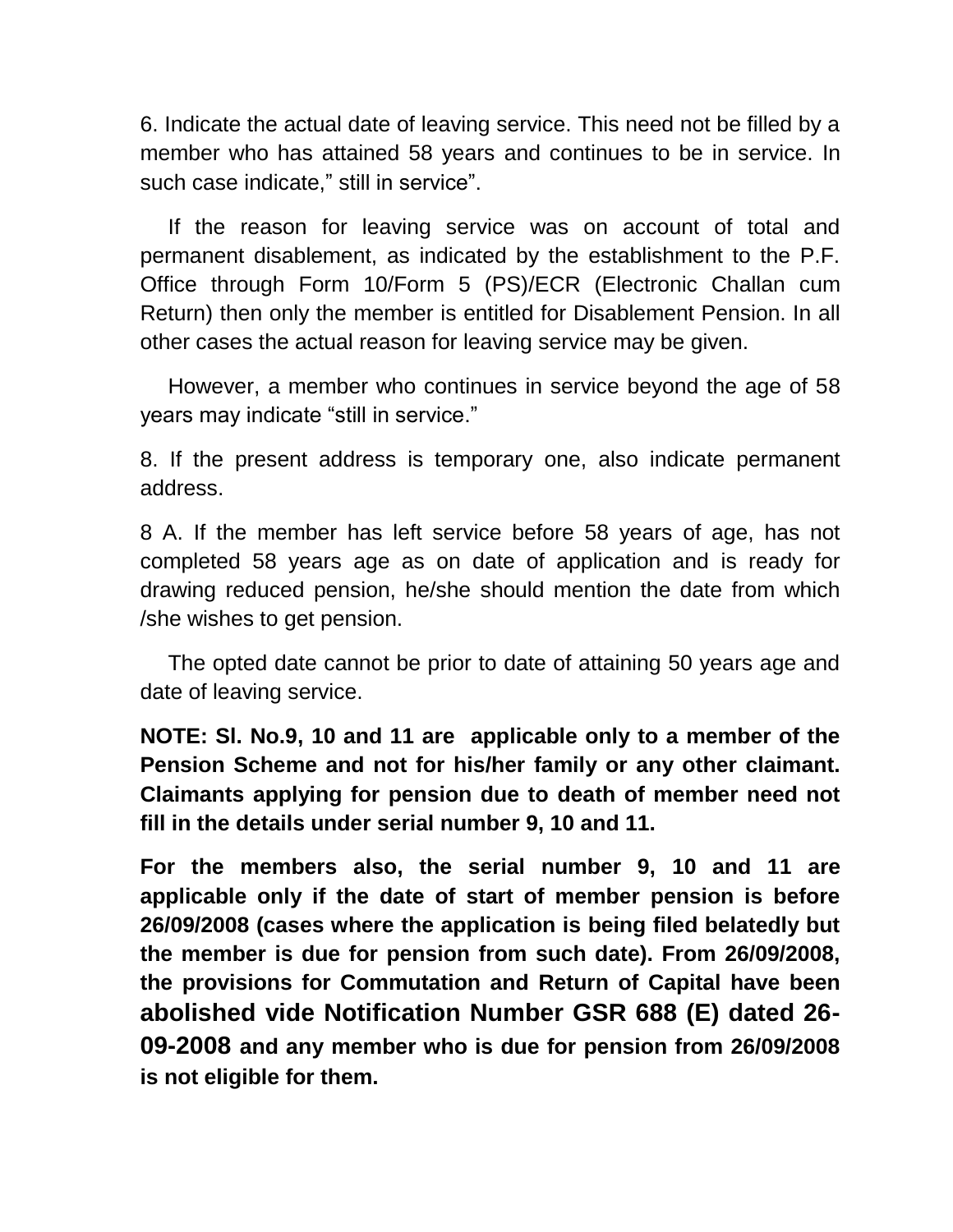9. Sl. No.9 is applicable only to a member of the Pension Scheme and not for his family or any other claimant. Claimants after death of member need not fill in the details under serial number 9, 10 and 11.

In case of a member who is entitled to draw pension from a date prior to 26-09-2008, he/she is eligible to commute upto a maximum of 1/3 of his pension so as to receive 100 times of the pension commuted. If a pensioner who is getting an original pension of Rs.600/-commutes 1/3 of it, he will get Rs.20, 000/- as commuted value. The commutation will be effective only from 16.11.1998. The applicant may give his option for commutation in the application and this will be effective and paid only if the member-pensioner continues to draw his pension as on 16.11.1998. On opting for commuted value of pension, the origin pension mentioned for Return of Capital will be the balance of pension after commutation.

# **Option for the commutation of Pension cannot be given if the Pension Start Date is on or after 26-09-2008 as this facility has been abolished vide Notification Number GSR 688 (E) dated 26-09-2008.**

10. Sl. No.10 is applicable only to a member of the Pension Scheme and not for his family or any other claimant.

In case of a member who is entitled to draw pension from a date prior to 26-09-2008, he/she can give his option for return of Capital. Option once exercised is final. He may choose any one of the following and indicate the No. shown under alternative against Sl. No. 10 of the application.

**Option for the Return of Capital cannot be given if the Pension Start Date is on or after 26-09-2008 as this facility has been abolished vide Notification Number GSR 688 (E) dated 26-09-2008.** 

| Alternative |     | Quantum of Pension | <b>Return of Capital</b> |
|-------------|-----|--------------------|--------------------------|
|             | 90% | original           | On member's death        |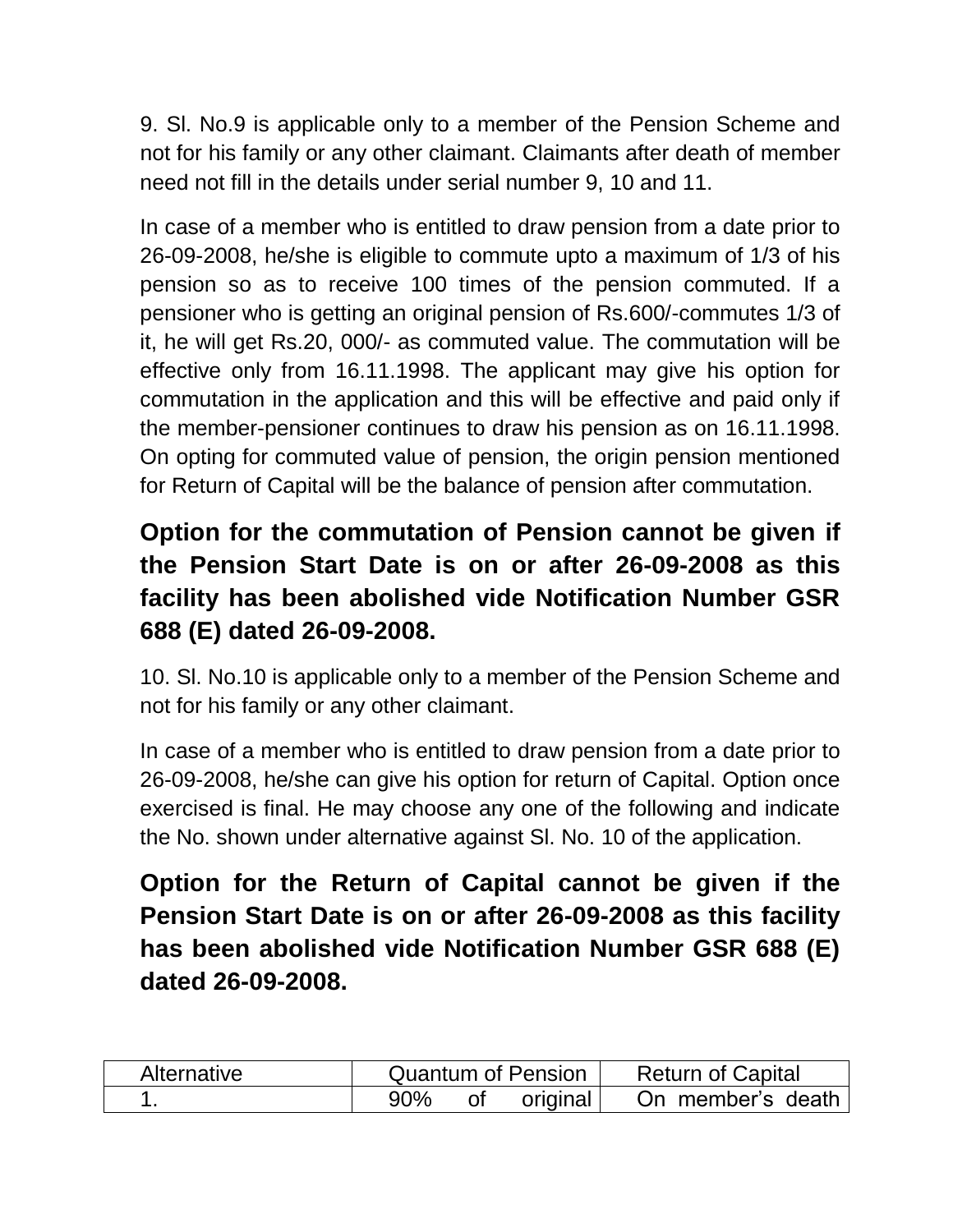|    | pension               | 100<br>times<br>the    |
|----|-----------------------|------------------------|
|    |                       | monthly<br>original    |
|    |                       | pension to nominee     |
| 2. | 90% of<br>original    | death<br>On<br>or      |
|    | pension to member.    | remarriage<br>_of      |
|    | On his death 80% of   | widow/widower          |
|    | pension<br>to         | whichever is earlier.  |
|    | widow/widower.        | 90 times of original   |
|    |                       | pension to nominee.    |
| 3. | 87.5% of original     | At the end of 20       |
|    | pension for a fixed   | years, 100 times of    |
|    | period of 20 years to | original pension<br>to |
|    | member.<br>his<br>On  | member, if he<br>is    |
|    | 20<br>death before    | alive, otherwise<br>to |
|    | years, nominee will   | nominee.               |
|    | pension<br>for<br>get |                        |
|    | balance period.       |                        |

11. The member is required to furnish the details of his/her nominee for receiving the Return of Capital. A member can nominate his/her spouse or sons or daughters. A married member who is not survived by any member of his family (spouse/sons/daughters) and a bachelor spinster may nominate a person of his/her choice to receive the return of Capital/Pension due if any, under Alternative 3 as per Sl. No. 10 above.

In case of option 2, spouse cannot be nominated as he/she will get 80% of pension along with widow pension. Nominee will get the amount only after death/remarriage of the widow/widower (spouse).

This field is applicable only if the Field 10 has been opted/member is eligible for opting ROC.

12. This should be completed by the member.

 While the member pension is approved, the pension amount payable to the family (spouse/children) are also decided and in case of the death of the member as pensioner, the spouse/children/orphan will start getting the pension on submission of the death certificate and there will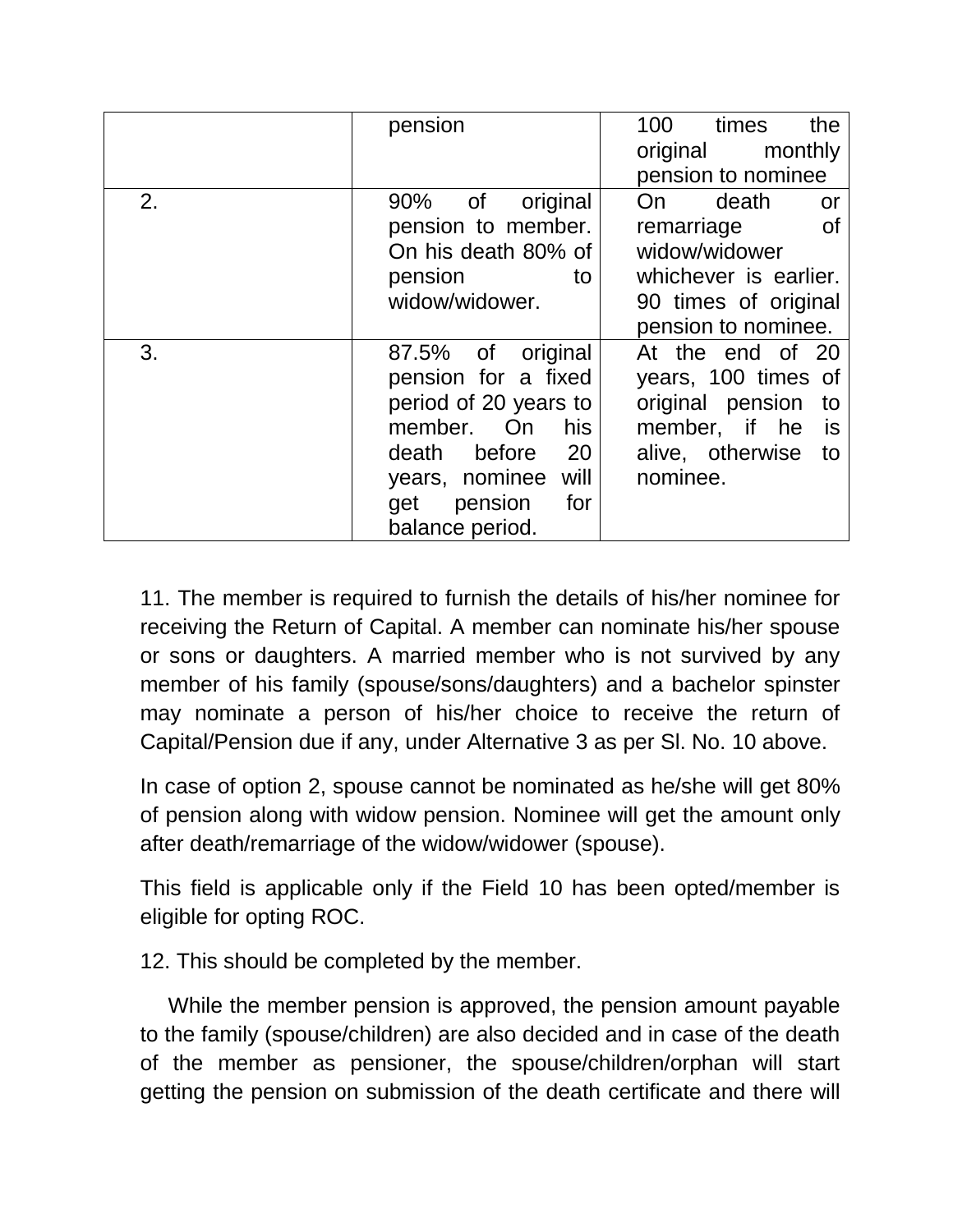not be any requirement of processing of the widow/children/orphan pension again.

 In case of a deceased member, it has to be filled by the spouse/children. The list of surviving family members of the Member, covering his spouse, all children should be furnished. The particulars of Guardian should be given in respect of each minor child, as of the date of application. In support of the age of children, age proof certificate obtained from the school or Registrar of Birth-death or E.S.I. Record, or Municipal authorities should be enclosed. In the case of Guardian other than natural guardian, a Guardianship Certificate should be enclosed.

13. Applicable only in case the member is not alive. In support of the date of death, death Certificate should be enclosed.

14. The details of Bank S.B.A/c No for receiving the pension should be given.

 In case the claim is preferred by spouse, he/ she should give his/her S.B.A/c No. and also separate S.B.A/c No.s in respect of each child. S.B. A/c No.s of children who are below the age of 25 years (as on date of death of the member) should be given. On behalf of minor child, S.B. A/c opened in the name of minor and operated by the guardian of the minor and A/c No. should be given.

Pension is payable through any branch of certain Bank depending on state where the pensioner want to receive pension by credit to the S.B. A/c No.s of eligible pensioners. Hence S.B. A/c should be opened only in the said Bank(s). Necessary guidelines have been given to all the branches of the said Banks to open a S.B. A/c for the pensioners. The applicant may approach any branch of the said Bank(s) to open the account. **Click here to see the List of Banks where Pension Account can be opened.** 

 The member, the spouse and children (minor or major) should necessarily open S.B. A/cs in the same branch of the Bank.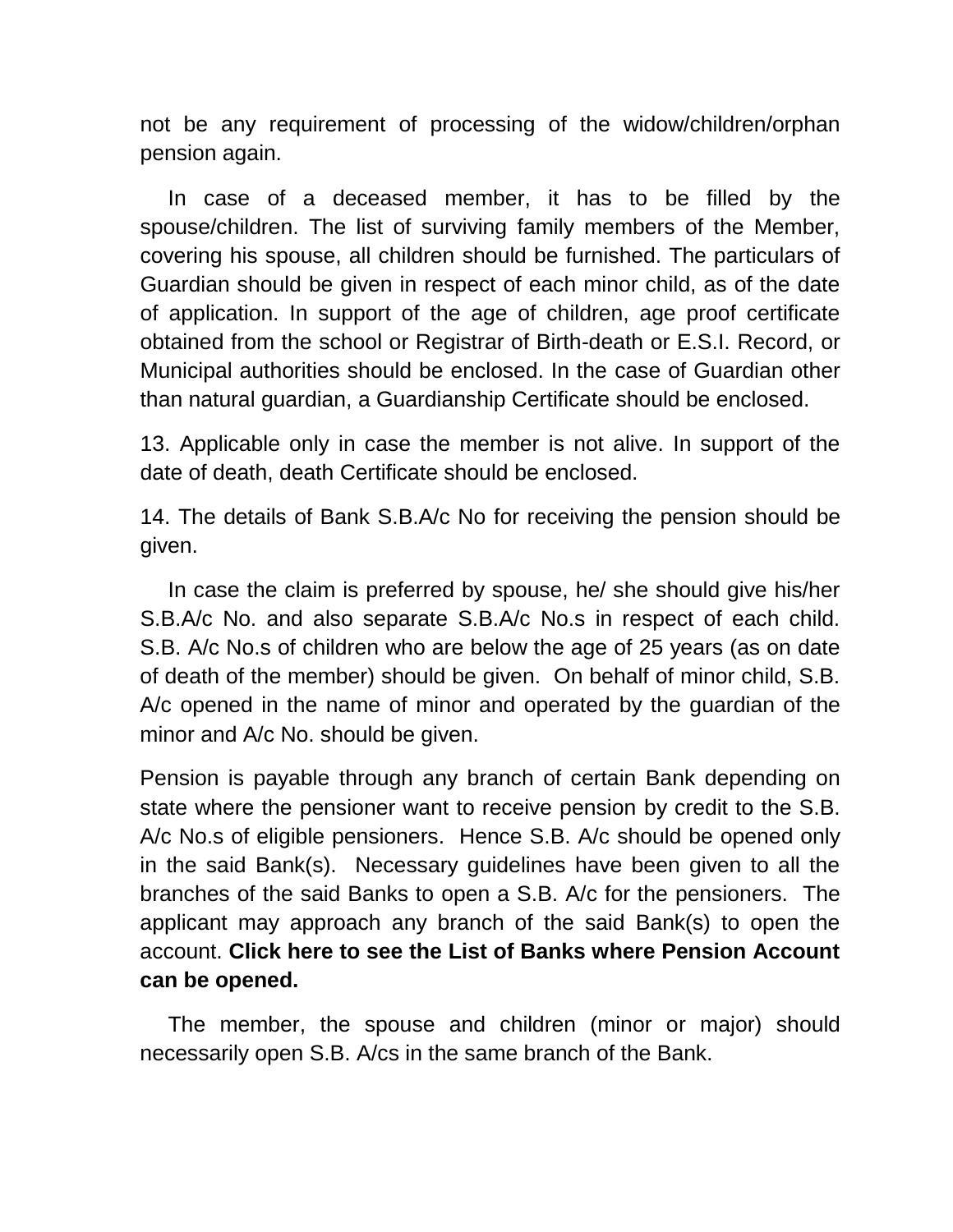Whenever pension is opted from a place beyond the jurisdiction of the region in which the member was last employed, he should ascertain the name of the designated bank applicable in that Region and open a S.B. A/C therein.

On sanction of Pension, intimation will be sent to the pensioner to contact the bank.

14- A. In case of death of the member before attaining 58 years without leaving any eligible family members to receive the pension, the nominee as appointed by the member through the From 2 (Revised) already sent to the P.F. Office may apply, giving his particulars against this column.

In case the member had no family and had died before appoint a nominee for pension, his/her dependent parent (father & mother) may apply for pension, pension will be paid to father and on his death to mother.

15. In case the member was working in different establishments and obtained Scheme Certificate, the details should be furnished against this column. In case, no Scheme Certificate was received or not applied for the same, the details of past employment may be indicated in this column.

16. If the applicant is already receiving pension under Employees' Pension Scheme, 1995 claim pension, the details should be furnished against this column.

### 17. List of documents to be enclosed and specified under Column No.17:

a) Descriptive role of pensioner and his/her specimen signature/Thumb impression (in duplicate); (Form is enclosed with the Claim Form)

b) 3 pass-port size photographs

If claimed by the member Joint photo with spouse, there is no need to send photograph of the children.